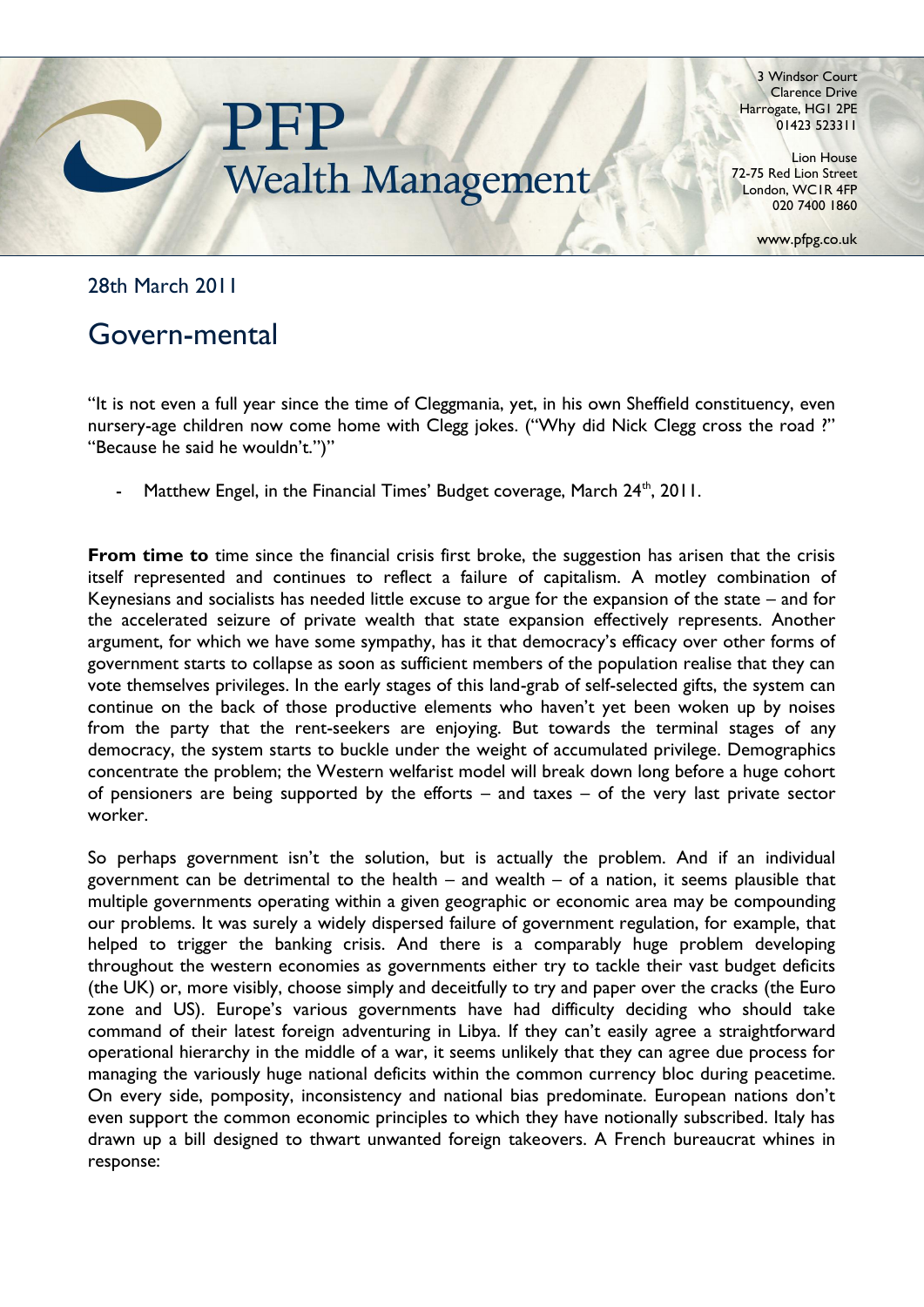"In France, the 2005 decree on strategic sectors did not include agribusiness.. Take for example the acquisition of 50 per cent of Yoplait last week to US group General Mills, even though French rival Lactalis was in the running to take it over. The Italian decision could not happen in France. It is not comparable."

Of course, the French bureaucrat in question was a liar (lying French bureaucrat being admittedly probably a tautology): in 2005, the French government introduced a veto over takeovers in 10 industries deemed "sensitive to national security". This measure was introduced after rumours of a bid by the US firm PepsiCo for French yoghurt-maker Danone.

And now we have the unedifying spectacle of European politicians denying any impact from the current economic crisis in Portugal, or any likelihood of contagion across other periphery (and comparably bankrupt) countries in the Euro zone. [Sovereign Man](http://www.sovereignman.com/) Simon Black takes a lead from Monty Python"s famed Black Knight, who shrugs off the loss of both arms and legs to Arthur"s sword with the words ""Tis but a scratch":

"Never mind that [Portuguese] yield spreads and bond insurance premiums are near all-time highs. 'Tis but a scratch..

"Today in Japan, two nuclear plant workers were hospitalized with radiation-related injuries. Japan"s government continues to deny risk to these workers, and to the population at large, instead raising the decontamination threshold (the danger level of radiation) from 6,000 counts per minute (CPM) to 100,000 CPM. "Tis but a scratch..

"Earlier this month, William Dudley, the brainiac who replaced Tim Geithner as President of the New York Fed, told business leaders in Queens that "while rising commodity prices may be giving some of you a bad headache, they are not likely to lead to a sustained rise in inflation."

"Never mind that prices of just about everything ex-iPad around the world are increasing, and inflation rates from Vietnam to the UK are painfully high. "Tis but a scratch..

"Reality is very simple for the rest of us. We know what we pay for things, and we know that amount is increasing. We know nuclear meltdowns are dangerous. We know that fake economic growth created by printing money is nonsense. We know that massive deficits are destructive.."

The topic of inflation is instructive, in that it encapsulates how government and their central bank agents collude to boost the money supply (original inflation) and then disavow all responsibility for the rising prices that inevitably follow. The growth of the US "True Money Supply" – the amount of money in the economy available for immediate use in exchange – is shown below:

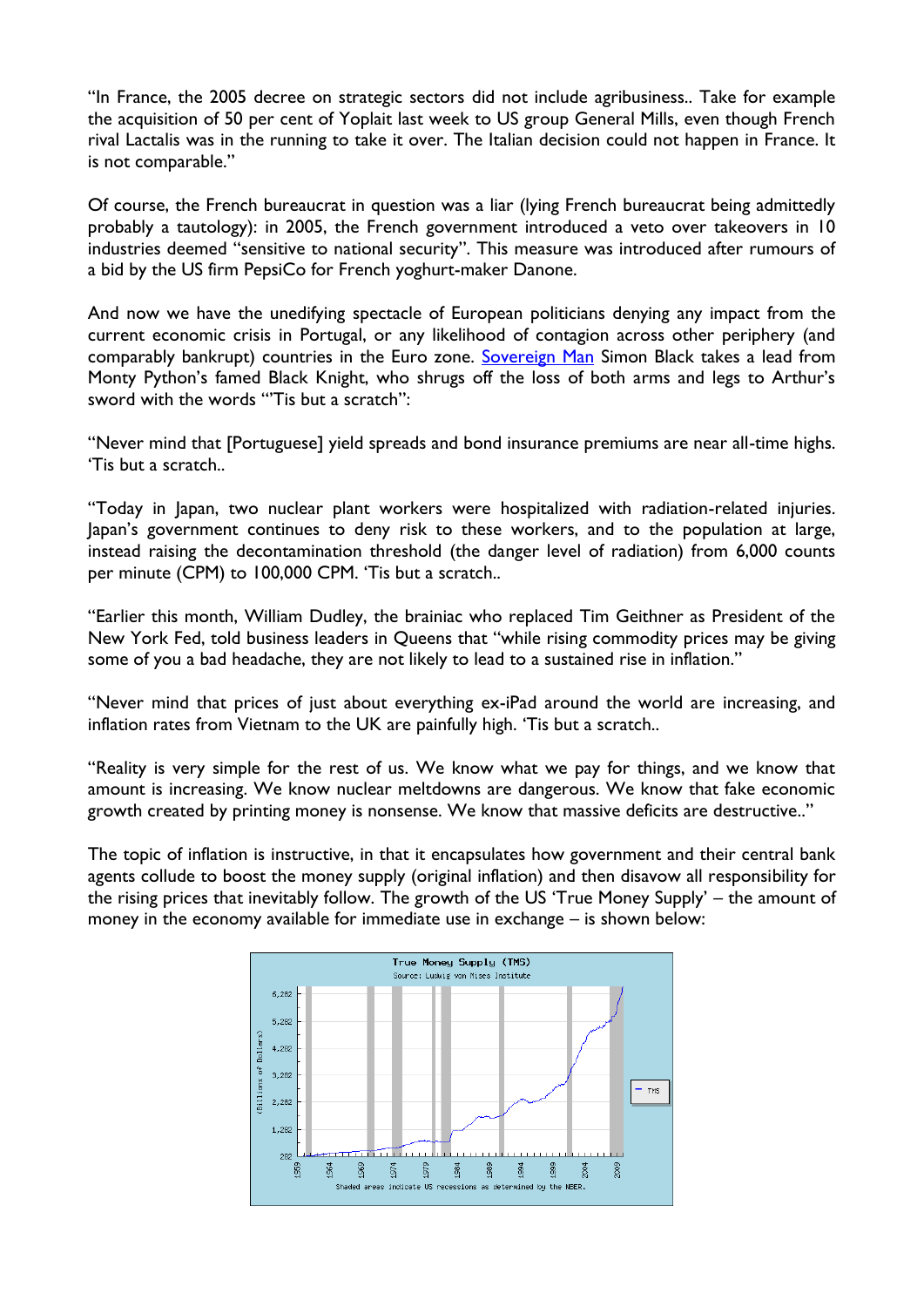If it looks like the US money supply has exploded, it is because it has. Tangible evidence of that inherently inflationary oversupply of dollars can be seen in the prices of gold and silver – classic money substitutes, that cannot be printed at will by capricious politicians – which continue to trade close to or at record nominal highs. Those suspicious of the "store of value" characteristics of precious metals – let us call them paper bugs, for that is what they are – continue to cry wolf and bubble in equal measure. But it is not gold, nor silver, that are caught in a bubble – rather, it is the US dollar, and for that matter fiat currency writ large, which is caught in an existential crisis that may terminate in its abandonment as a global monetary reserve.

But government-backed money will not go down without a fight. And the voice of the administration, in the form of establishment mouthpieces such as The Financial Times, continues to deny the problem. Indeed FT writers Jack Farchy and Roula Khalaf last week plumbed new lows in that organ's hysterical if fruitless anti-gold campaign. In their piece on Libya ("Gold key to financing Gaddafi struggle") they highlighted that quality that has made gold

"so appealing to criminals.. and dictators alike: it does not rely on a government for its value."

Rational investors can only add: too right. Anyone who believes in sound money will notice the inherent absurdity in this construction. Do you really want to entrust the value of anything, let alone currency, to government ? Do you know how much purchasing power the US dollar, for example, has lost in the last century ? Rounding up to the nearest 10 per cent, the answer is 100 per cent. Messrs Farchy and Khalaf have managed to establish a new low in yellow journalism, one which more objective, less intellectually stunted and less dogmatic investors will find truly repellent.

That which government cannot do well it should, perhaps, not do at all. Having allowed the periphery countries of the Euro zone to live beyond their means for the past decade and then lie about their finances, Europe's leaders now seem determined to inflict poverty on their people in order to maintain an unworkable currency union, and equally determined to prevent market forces from revealing the still insolvent banking system in all its grim reality. With government finances and bank balance sheets inextricably linked through cross-holdings in each other's debt, such sleight of hand is understandable, but no less corrupt for being so. Investors searching in some desperation for vehicles to protect their wealth in absolute terms should avoid the traditional G7 government bond markets, even now kept afloat at artificial levels through the magic of perhaps permanent quantitative easing money printing, and put their faith in real and tangible assets whose values are some way beyond the powers of venal government to manipulate and distort.

Tim Price Director of Investment PFP Wealth Management 28th March 2011.

Email: [tim.price@pfpg.co.uk](mailto:tim.price@pfpg.co.uk) Weblog: [http://thepriceofeverything.typepad.com](http://thepriceofeverything.typepad.com/)

Group homepage: [http://www.pfpg.co.uk](http://www.pfpg.co.uk/) 

Bloomberg homepage: PFPG <GO>